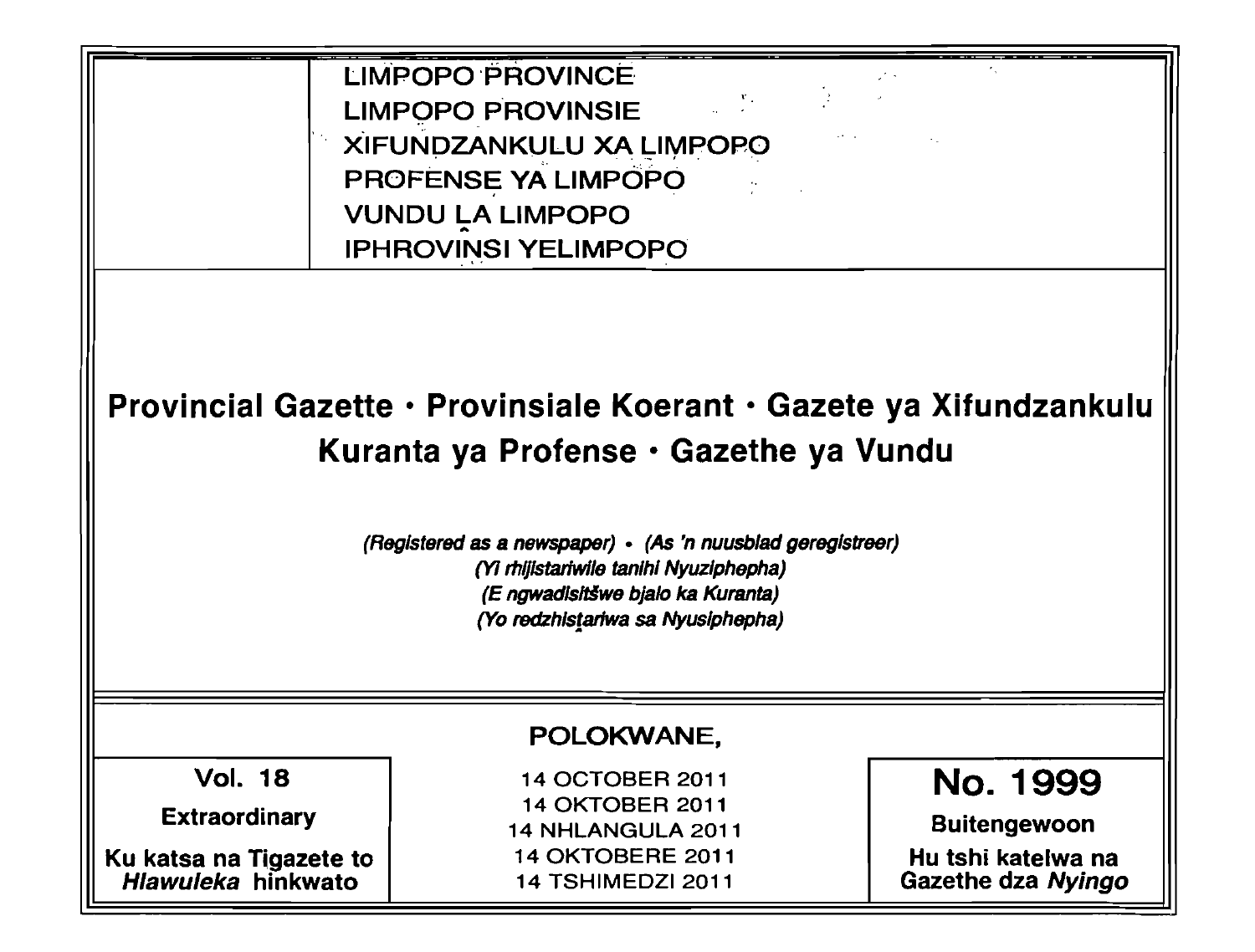#### IMPORTANT NOTICE

The Government Printing Works will not be held responsible for faxed documents not received due to errors on the fax machine or faxes received which are unclear or incomplete. Please be advised that an "OK" slip, received from a fax machine, will not be accepted as proof that documents were received by the GPW for printing. If documents are faxed to the GPW it will be the sender's responsibility to phone and confirm that the documents were received in good order.

Furthermore the Government Printing Works will also not be held responsible for cancellations and amendments which have not been done on original documents received from clients.

|     | <b>CONTENTS · INHOUD</b>                                                                                          |             |                |
|-----|-------------------------------------------------------------------------------------------------------------------|-------------|----------------|
| No. |                                                                                                                   | Page<br>No. | Gazette<br>No. |
|     | <b>GENERAL NOTICE</b>                                                                                             |             |                |
| 318 | Traditional Leadership and Governance Framework Act (41/2003): Call for nominations for appointment of Provincial | з           | 1999           |